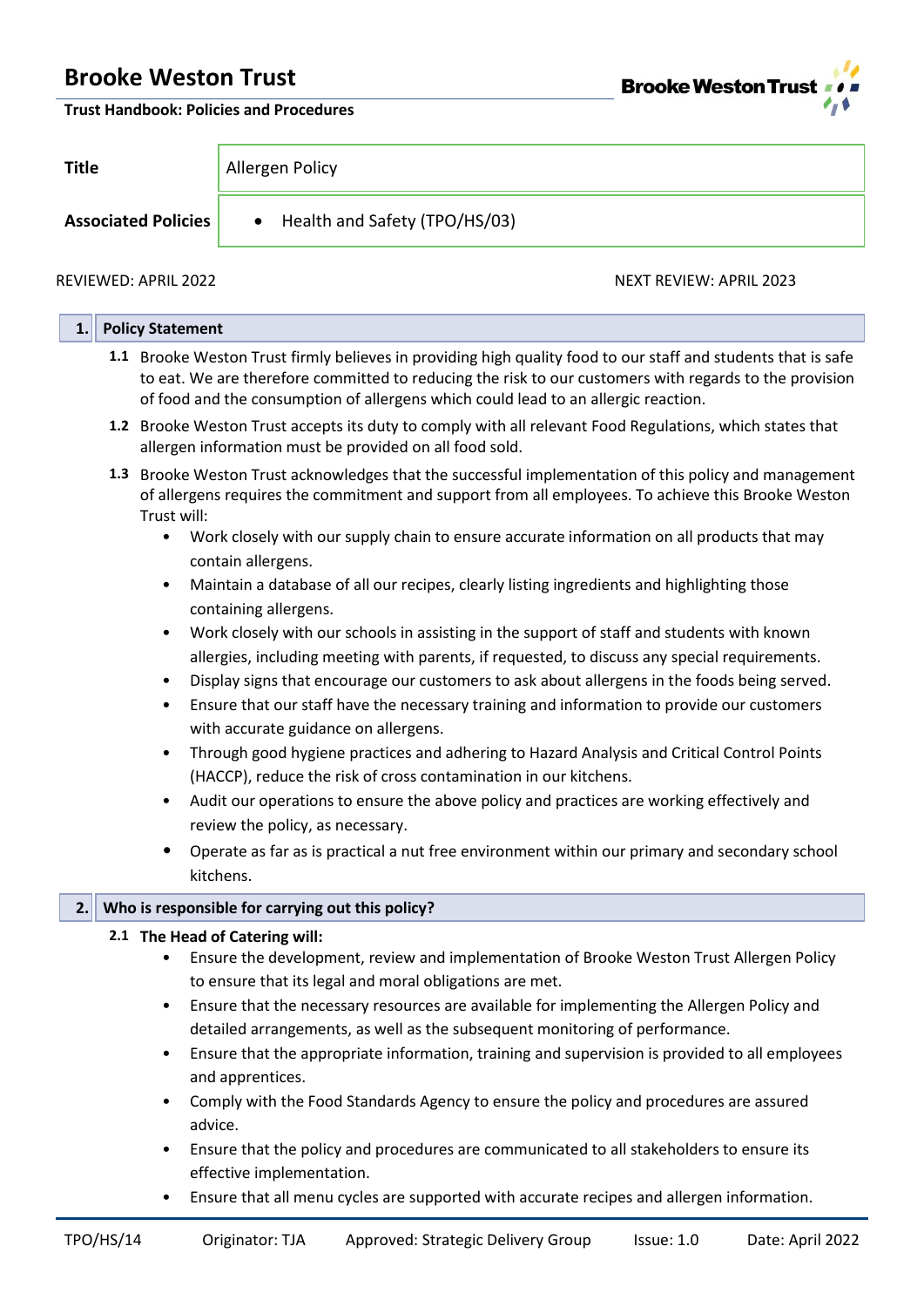

## **Trust Handbook: Policies and Procedures**

- Ensure that all recipes will have the relevant allergen information.
- Ensure that suppliers provide accurate allergen information on products on Brooke Weston Trust Approved Product List (APL).
- Ensure that any changes to products and recipes are communicated to all relevant catering leads.
- Provide additional support at Unit level where necessary.
- Where necessary, with the catering lead, meet with Parents of **RED** category students to discuss and agree requirements where appropriate.
- Ensure a copy of this policy is shared and explained with all the schools in the Trust.
- Discuss with the schools any issues concerning the means in which information concerning students with allergens is communicated to the catering lead, and the identification of them, and agree on a solution to ensure that the allergen procedures can be fully implemented. Any agreed actions will be recorded in writing, using the Special Diets Form (appendix 1) where applicable.
- Ensure that the schools are kept informed of the outcome of any meetings with parents concerning special diets.
- Ensure that all schools complete the Unit Allergen Self Audit at the beginning of each term.

### **2.2 The Catering Leads will:**

- Ensure that Brooke Weston Trust*'s* Allergen Policy and procedures are followed at school level.
- Liaise with the school to identify which students have special dietary needs and use the school's procedures to identify them (through wristbands, lanyards)
- Where necessary, with the Head of Catering, meet with any parents to discuss any individual student requirements. Agreed outcome from any meetings to be recorded on the Special Diet Form.
- Ensure that the schools are kept informed of the outcome of any meetings with parents concerning special diets.
- Ensure that where there are any **RED** category students the correct procedures are followed at all times.
- Enter student information onto the school's cashless system, where relevant.
- Ensure that all staff are aware of all information relating to students and their allergies.
- Purchase correct products as per Brooke Weston Trust recipes and APL.
- Follow all recipes to ensure that allergen information is correct and up to date.
- Complete the allergen matrix when producing dishes, using information from recipes and ingredient packaging.
- Ensure that the all allergen matrices are reviewed and kept up to date to reflect any changes to recipes. To ensure that all allergen matrices are signed and dated when completed and/or reviewed.
- Check product packaging before use/consumption as the packing will carry the manufacturer/suppliers up to date information and update allergen information, as necessary.
- Complete Brooke Weston Trust's allergen training and ensure all kitchen staff have been trained.
- Complete the Kitchen Allergen Self Audit at the beginning for each term and follow up on any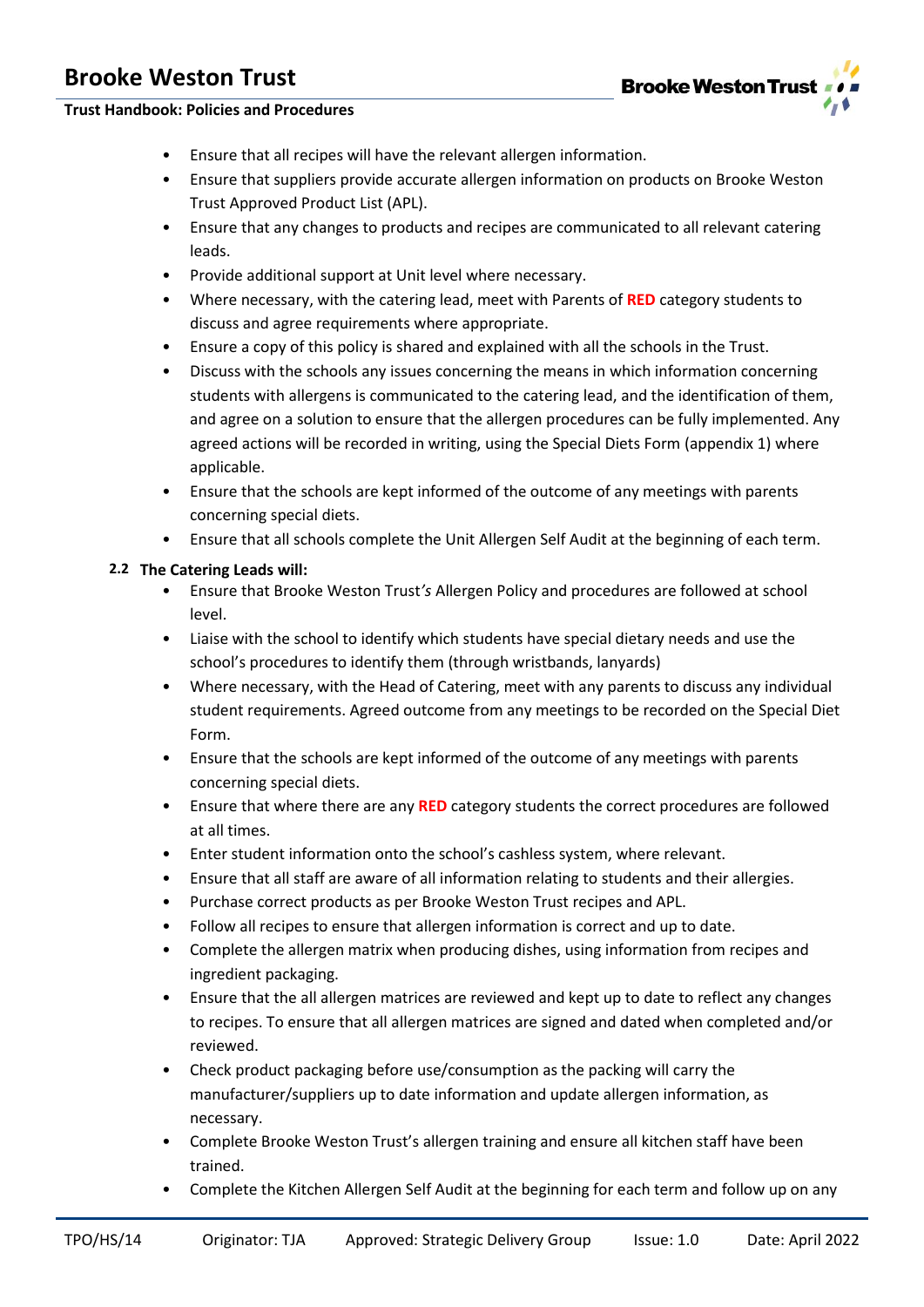

## **Trust Handbook: Policies and Procedures**

actions.

• Immediately report any concerns or issues to the Head of Catering.

### **2.3 All Trust employees and apprentices will:**

- Ensure that they follow the correct procedures detailed in the Allergen Policy to ensure the safety of students.
- Cooperate with Brooke Weston Trust on matters of allergen management and control, including completing any training and reporting any concerns to their manager.

### **2.4 The school will:**

- As data controllers, collect information of students with food allergies and intolerances, ensuring this information is kept up to date.
- Provide the Catering lead with an up-to-date list of students with any food allergies, intolerances or dietary requirements.
- Ensure that any communication between parents and the catering lead goes through the school and be involved at each stage.
- For primary schools, ensure that the school has a formal process of identifying students with special dietary requirements, such as lanyards or wrist bands. This process should not be based solely on photographs or teachers identifying the pupil.
- For secondary schools, ensure that the school has a formal process of identifying students with special requirements. Ensuring the allergy information has been entered onto the cashless payment system, so that it will flag up when a student purchases their meal.
- Ensure that all staff and lunchtime assistants are adequately trained on allergens and the school's procedures.
- Educate pupils about allergies and to support peers with special diets. Set up information boards in each school and hold workshops with students to help understand the importance of allergies and special diets.
- Provide the Catering Manager/Supervisor with information relating to the school's Allergy Procedures/Policy.

### **2.5 The parent/carer will need to:**

- Inform the school of their child's allergy as soon as the Home School Agreement has been completed. Tick box to confirm the Allergen form has been completed.
- Complete the Special Diets/Allergy Form and return to the school, providing a medical support for food allergies.
- Where necessary meet with the catering lead to discuss any specific requirements relating to their child's allergy. Information from these meetings to be recorded on the Special Diets Form by the catering lead.
- Inform the school of any changes.

## **2.6 The students will:**

- Work with the catering team to follow agreed procedures relating to foods.
- Take care to knowingly avoid any foods which may cause an allergic reaction.

### **3. Arrangements for Schools**

**3.1** As the majority of Brooke Weston Trust's business is in the education section the following arrangements apply: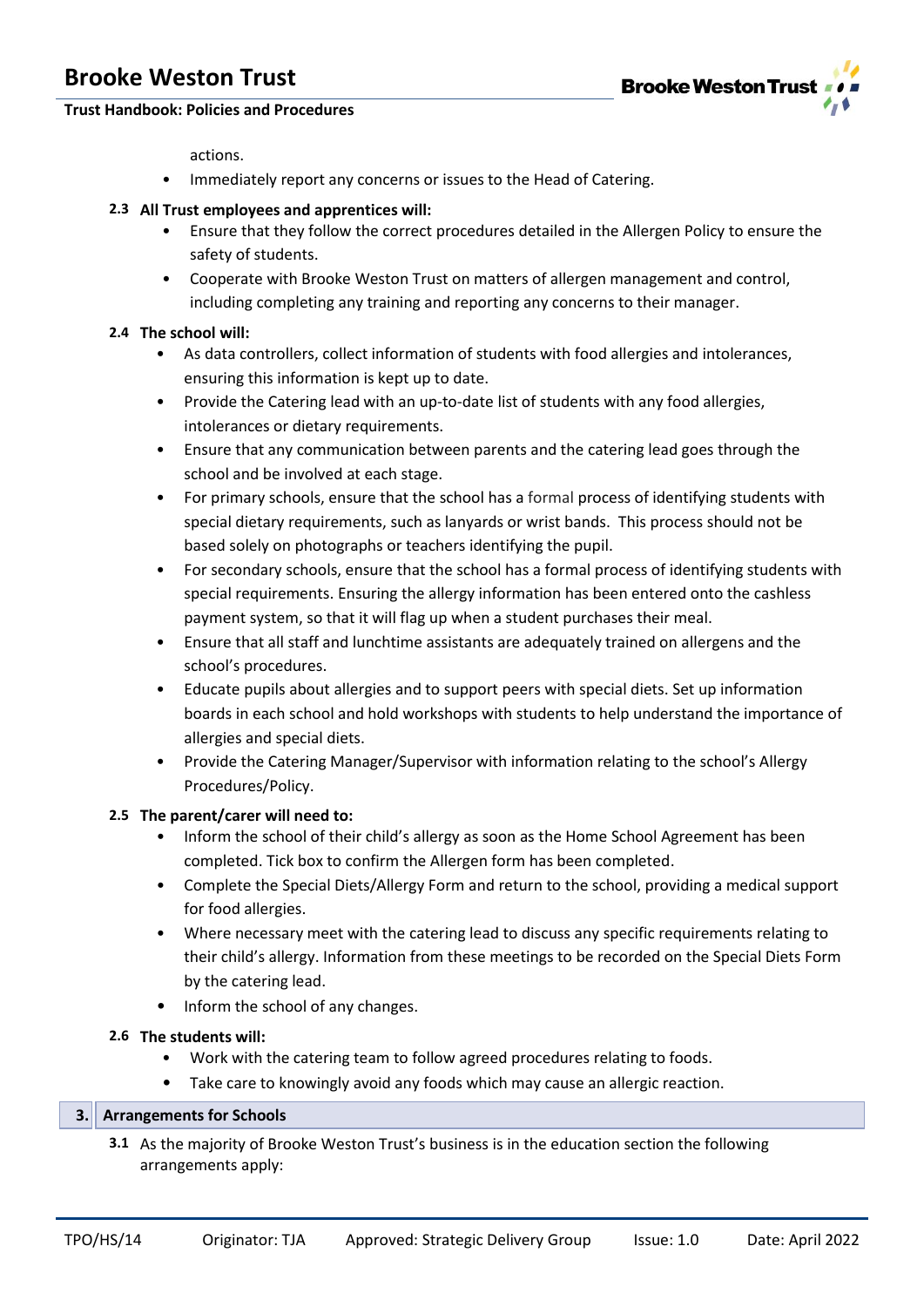

## **Trust Handbook: Policies and Procedures**

- **3.2** It is important for the safety of our customers that a Unit has accurate and relevant allergen information on the foods that it produces and services. The information on the 14 allergens will be recorded on Trust's recipes and Unit Allergen Matrices.
- **3.3** Working with suppliers, allergen information is uploaded onto the recipe database. All Trust recipes are kept on this database where each ingredient is clearly listed.
- **3.4** Due to the possible severity of nut and peanut allergies, as a Trust we will not knowingly serve foods containing nuts or peanuts, such as peanut butter, Nutella, nut oils and foods containing nuts within our primary and secondary schools. Only with the signed agreement of our client will we serve products that contain nuts.
- **3.5** Whilst we are unable to completely eliminate the possibility that nut, or nut products may be present in ingredients supplied to us, we require our suppliers to make practicable efforts to ensure they comply with this. However, in schools and workplaces we do not avoid products containing nuts or peanuts.
- **3.6** It is our legal obligation to provide accurate allergen information about the foods that we produce and service. However, in order to meet this obligation, we need parents to provide us with up to date and accurate information of students that have allergies or intolerances.
- **3.7** Where we have been informed of a student with severe allergies or who has suffered from anaphylactic symptoms they will be categorised as **RED** and will be treated in line with the procedures set out. Other students with an intolerance will be categorised as **AMBER.**
- **3.8** Some families and students may have a dietary preference based on lifestyle choosing to exclude or include certain foods. These students will be categorised as **BLUE.**
- **3.9** As a school we will seek to make the relevant information available to parents/carers of students who have food allergies.
- **3.10** Photos and allergy requirements of students should be supplied by the school to the catering team in hard copies. Under GDPR regulations these will be locked away when not in use. Where systems allow, this information will also be entered on to the Unit's cashless systems. Catering teams are briefed on requirements and made aware of allergies and special dietary requirements.
- **3.11** Clear signage is displayed, specifically directing any customers with allergy concerns to a member of our catering team*s*. Our teams have access to print outs from our recipe database. Further escalation of this process can be taken directly to the catering manager on site and subsequently to the Head of Catering.
- **3.12** The successful implementation of the Allergen policy requires the support and cooperation of the Central team, Catering Manager/Supervisor, all employees, the school, the parents/carers and the student*s*.
- **3.13** Failure to follow the allergen procedures will be deemed as a breach of Trust policy and result in disciplinary action which could result in dismissal as gross misconduct.

### **4. Special Diets**

- **4.1** In order to ensure the safety of students, particularly at primary school, the following procedures categorises the student depending upon their needs:
	- **RED** severe reaction/anaphylactic symptoms disclosed.
	- **AMBER** food/allergen intolerance
	- **BLUE** excludes foods due to lifestyle preference.
	- **RED** will have an agreed plated meal prepared and served if requested.
	- **AMBER** will be a suitable meal served from the counter.
	- **BLUE** will be a suitable meal served from the counter.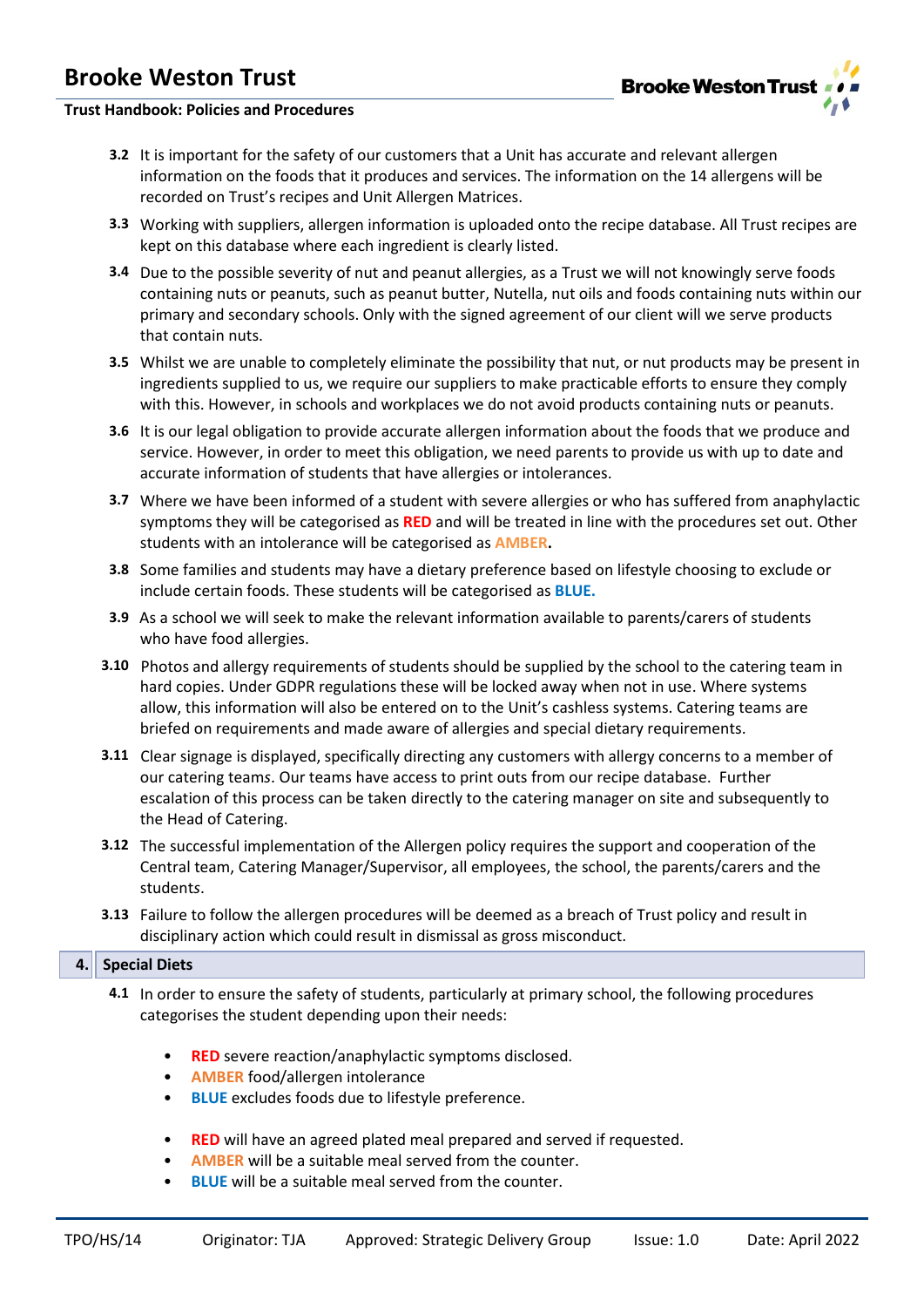### **Trust Handbook: Policies and Procedures**

- **4.2** Prior to the beginning of each term the school administrator or person in charge of collecting student data, must provide the catering lead with written confirmation of the allergen and special diet requirements for the students that have allergies or dietary requirements. In addition, the school must provide this information for new students or any changes throughout the year.
- **4.3** Ideally this information should be provided using Brooke Weston Trust's Special Diets Form and signed by the student's parent/carer and supported by medical evidence where appropriate (see appendix 1). The information on this form will be used to categorise the student's dietary needs. A photo of the student should be supplied as well. If a student is categorised as **RED,** then the Business Manager/Operations Lead/Catering manager may need to meet the parents/guardian/carer to discuss the students' needs and agreed actions in other to minimise any risk. This will also include permission to share any information with the catering team. These must be documented on the Special Diets Form. As each stage is completed the Special Diets Procedure Tracker is signed off. Until this process has been completed the student will only be offered meals from the Allergen Free Menu or are to supply their own packed lunch.
- **4.4** Best practice, to ensure that this information is clearly communicated to all of the Catering Team is to transfer the student's photo and details of the foods that **MUST NOT** be served onto the relevant Allergen Sheets – **RED**, **AMBER** or **BLUE.**
- **4.5** Ideally these sheets should be displayed in a prominent area of the catering department, near to the service point, where staff can easily refer to them at service. However, they should not be in view of others, such as teachers, visitors and students to ensure that personal data is not disclosed. Where this is not possible then a file containing this information, in the same format, must be available. Whatever method is used all staff must be trained and made fully aware of it.

#### **5. RED Category Controls**

- **5.1** Once the procedures above have been followed and a menu agreed for the student, the following controls must be in place at all times.
- **5.2** The Manager/Chef must communicate to the kitchen when food for **RED** category students is being prepared. Where possible this should be in a separate area. If this is not possible then it should be separated by time from other foods containing allergens. Prior to preparation the area and all equipment must be thoroughly cleaned using the 2-stage cleaning method and/or dishwasher to prevent cross contamination.
- **5.3** When preparing the meals, the Manager/Chef must thoroughly wash their hands and wear a disposable plastic apron over their uniform to prevent cross contamination. (The same control used when handling raw meat should apply). Care must be taken at all stages to prevent any allergen cross contamination including storage of ingredients, preparation, cooking and service.
- **5.4** Once completed the meal (main course and dessert) must be plated and double wrapped in cling film, then clearly labelled with the student's name, date and dish description. If the cling film at any time is torn, removed or damaged the meal **MUST NOT** be served and immediately disposed of. It is the Manager/Chef's responsibility to check the dish before service to ensure that it is correctly covered and labelled.
- **5.5** The meal must be clearly identified to the members of staff responsible for serving the student, this information must be communicated directly to the staff by the Manager/Chef during the pre-service briefing. The meal must be served directly to the student by the nominated member of staff responsible for serving the student.
- **5.6** The Allergen Free Meals Sheet must be signed by the person who has prepared the meal and the person who has served the meal. A master copy of this can be found in the Unit Allergen Folder. These must be retained for 6 weeks.
- **5.7** It is for the student's safety that the above procedures are followed at all times, if at any time this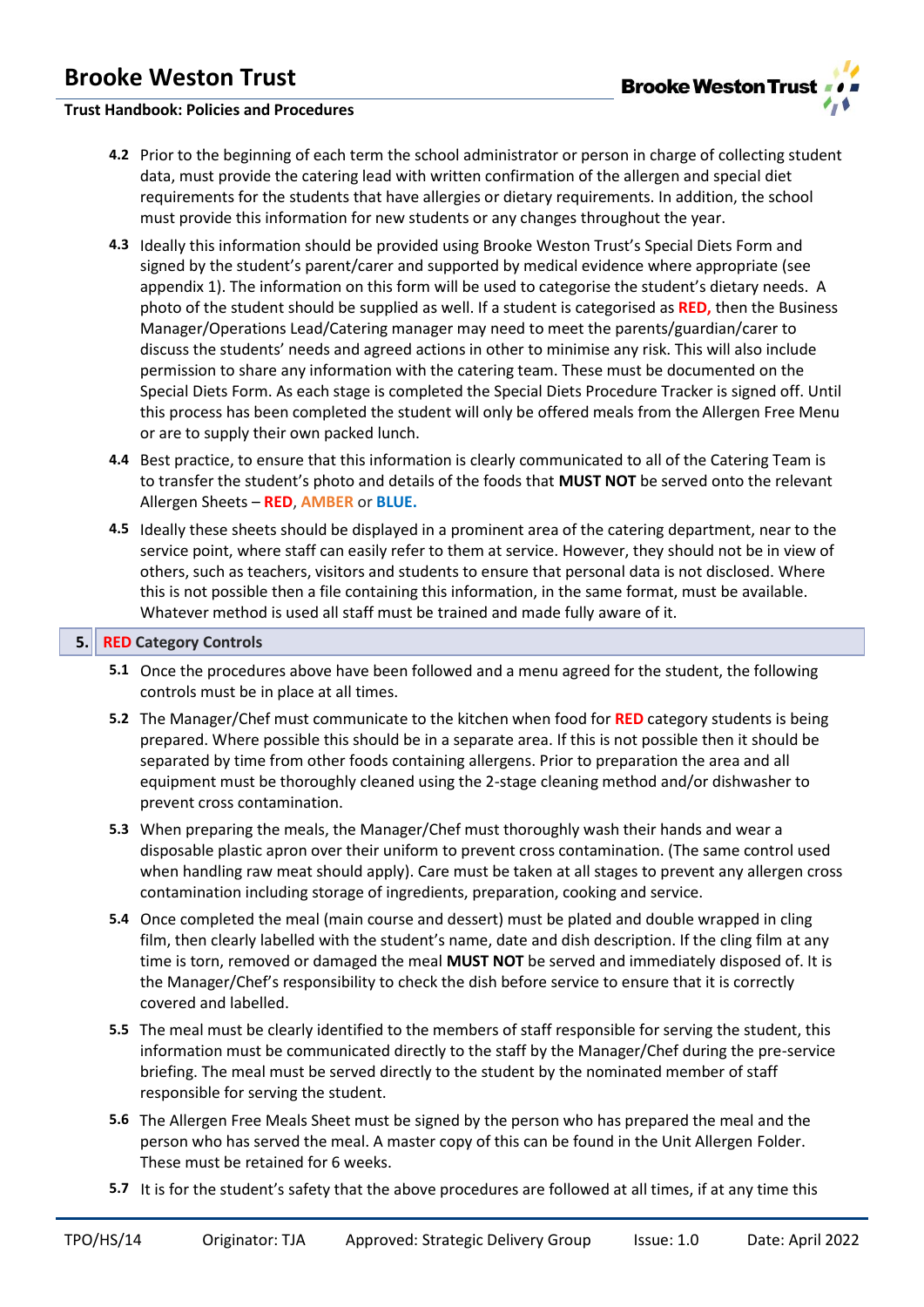

### **Trust Handbook: Policies and Procedures**

cannot be followed then the catering lead must agree an action with the school.

**5.8** At no time should a **RED** student be served food from the counter due to the risk of cross contamination, unless agreed by the parent and documented on the Special Diets Form.

#### **6. AMBER & BLUE Controls**

- **6.1** Students that are **AMBER** or **BLUE** can be served from the counter ensuring that they are served the correct meal. Staff must be briefed before service by the catering lead/Chef using the Pre-Service Briefing Sheet.
- **6.2** For delivered services the above procedures must be followed for **RED**, **AMBER** & **BLUE** students. Any **RED** meals need to be double wrapped in cling film and transported to avoid cross contamination, ideal in a separate container. If this is not possible the parents of **RED** student must be made aware of transport arrangements and clear that they are sufficient. In addition, a completed accurate Allergen Matrix for all dishes must accompany the food being delivered for service. The matrix must be completed and signed by the production kitchen and handed to the service employees, who must sign upon receipt. This matrix must be kept for a period of 6 weeks.
- **6.3** This policy must be read in conjunction with the Guide to Provision of Special Diets in Schools, produced by the Food Department.

#### **7. General Food Production and Service**

- **7.1** It is important to reduce the risk of cross contamination with allergens in the general production and service of foods within the business. The following procedures are in place to reduce the risk:
	- Cleaning work areas down, using 2 stage cleaning, in between preparing different foods.
	- Ensuring all equipment and utensils are cleaned in-between usage.
	- Storing ingredients and foods in closed and labelled containers, this includes the Dry Stores, fridges and freezers.
	- Keep ingredients containing allergens separate from others.
	- Washing hands thoroughly between preparing different foods.
- **7.2** Cooking can also result in cross contamination such as chips cooked in the same oil as fish cannot be considered gluten or fish free.
- **7.3** When cooking allergen free foods, the use of separate clean oven cloths maybe needed to prevent cross contamination where relevant.
- **7.4** Due to nature of the business, it is not possible to completely eliminate the risk of cross contamination, unless a meal is produced for an individual in line with procedures for a **RED** category student.
- **7.5** At no time will Brooke Weston Trust make a free-from claim.
- **7.6** Any allergens contained within the foods produced on site must be clearly communicated to any customer upon request. This information is produced in the form of an Allergen matrix and must be available for all foods in all service areas.
- **7.7** An accurate Allergen Matrix must be available for all foods served in the Unit to ensure that verbal information is accurate and can be cross referenced. The relevant/daily allergen matrix must be displayed on the orange clipboard in each service outlet.
- **7.8** Allergen Matrices for lunchtime service must be reviewed/updated each time the dishes are prepared within the menu cycle, the matrix must be signed and dated.
- **7.9** Allergen matrices for services such as cold deli, hot deli, cakes must be reviewed at a minimum of once a term unless ingredients or product recipes have changed. The matrix must be signed and dated at each review.
- **7.10** Staff should also be aware and vigilant of cross contamination during service, such as salad bars,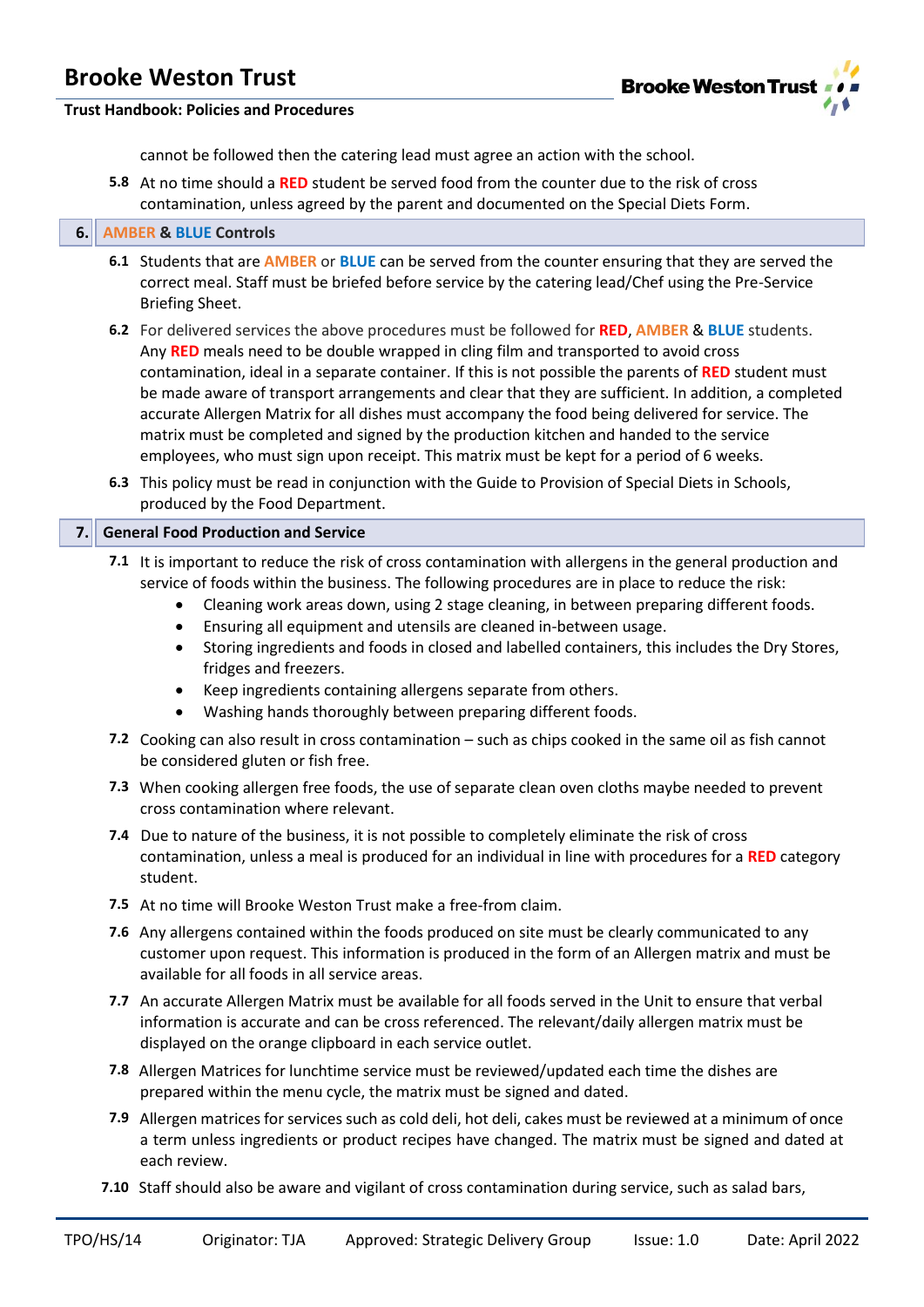

## **Trust Handbook: Policies and Procedures**

unwrapped cakes sharing a display unit, serving utensils and spillages.

- **7.11** It is a legal requirement that any brought in pre-packed foods containing any of the key allergens must be clearly labelled to identify them. Some products may also contain the statement 'may contain' which highlights the possibility of cross contamination from the factory or production. These products will not be suitable for students with severe allergen risk due to the risk of cross contamination.
- **7.12** It is important that all foods be labelled to identify if they contain any of the key allergens, therefore all in house produced will be labelled with the appropriate allergen label when stored in the fridge, freezer or dry stores. In addition, any foods that have been decanted from the original packaging will need to be labelled with the appropriate allergen label. Foods still in the original packaging do not need an allergen label as the manufacturer's information is available, even if opened, however they still need to be date labelled.
- **7.13** Foods such as in-house sandwiches & baguettes do not need labelling as the allergen information is available on the relevant allergen matrix, until the requirements of Natasha's Law are implemented. The Allergen Notice must be clearly displayed in a prominent position in all service areas instructing customers to ask a member of the Catering staff about allergens in the food produced on site.

#### **8. Hospitality Catering**

- **8.1** Where possible it should be established at the time of booking if any persons attending have any allergies or special dietary requirements.
- **8.2** If YES separate foods must be prepared and labelled following the procedures list in the **RED**  category controls section.
- **8.3** An Allergen Matrix needs to be completed for each booking to ensure that any allergen information can be accurately communicated upon request. This needs to detail each item being served.
- **8.4** If the hospitality is taking place during normal service times, then an A5 sign needs to be displayed.
- **8.5** For hospitality booking outside of normal service times or in remote locations then completed, accurate Allergen Matrix must be sent.

### **9. Arrangements for all other businesses (workplace/general public)**

- **9.1** Any allergens contained within the foods produced on site must be clearly communicated to any customer upon request. This information is produced in the form of an Allergen matrix and must be available for all foods in all service areas.
- **9.2** An accurate Allergen Matrix must be available for all foods served in the Unit to ensure that verbal information is accurate and can be cross referenced.
- **9.3** Staff should also be aware and vigilant of cross contamination during service, such as salad bars, unwrapped cakes sharing a display unit, serving utensils & spillages.
- **9.4** It is important to reduce the risk of cross contamination with allergens in the general production and service of foods with the business. The following procedures are in place to reduce the risk:
	- Cleaning work areas down, using 2 stage cleaning, in between preparing different foods.
	- Ensuring all equipment and utensils are cleaned in-between usage.
	- Storing ingredients and foods in closed and labelled containers, this includes the Dry Stores, fridges and freezers.
	- Keep ingredients containing allergens separate from others.
	- Washing hands thoroughly between preparing different foods.
- **9.5** Cooking can also result in cross contamination such as chips cooked in the same oil as fish cannot be considered gluten or fish free.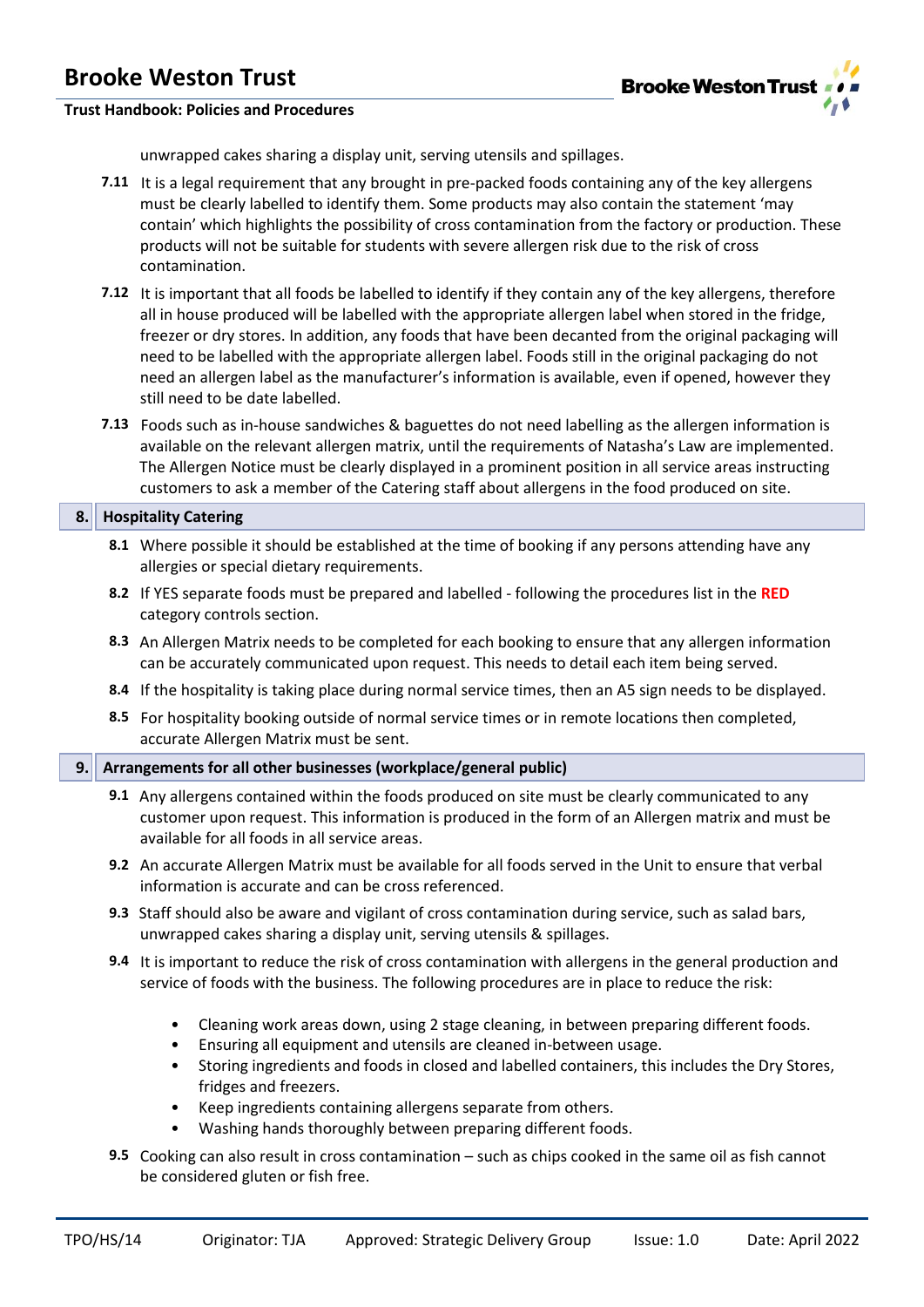

### **Trust Handbook: Policies and Procedures**

- **9.6** When cooking allergen free foods, the use of separate clean oven cloths maybe needed to prevent cross contamination where relevant.
- **9.7** Due to nature of the business, it is not possible to completely eliminate the risk of cross contamination.
- **9.8** Brooke Weston Trust would follow the previous arrangements as stated above to provide 'Free From' where possible and would be clearly labelled.
- **9.9** It is a legal requirement that any brought in pre-packed foods containing any of the key allergen must be clearly labelled to identify them. Some products may also contain the statement 'may contain' which highlights the possibility of cross contamination from the factory or production. These products may not be suitable for customers with severe allergen risk due to the risk of cross contamination.
- **9.10** It is important that all foods be labelled to identify if they contain any of the key allergens therefore all in house produced will be labelled with the appropriate allergen label when stored in the fridge, freezer or dry stores. In addition, any foods that have been decanted from the original packaging will need to be labelled with the appropriate allergen label. Foods still in the original packaging do not need an allergen label as the manufacturer's information is available, even if opened, however they still need to be date labelled.
- **9.11** Foods such as in-house sandwiches & baguettes do not need labelling as the allergen information is available on the relevant allergen matrix, until the requirements of Natasha's Law are implemented.
- **9.12** The Allergen Notice must be clearly displayed in a prominent position in all service areas instructing customers to ask a member of the catering staff about allergens in the food produced on site.

#### **10. Allergen Investigation**

- **10.1** Any allergen incident or near miss must be report by the catering manager to their Business Manager immediately. The Head of Catering must all be informed the same day.
- **10.2** All incidents must be investigated by a member of the Operations Team within 24 hours of the incident occurring in order to establish the root cause of the incident. This includes a review of procedures, employee knowledge and compliance with procedures. Once completed the findings will be communicated to all relevant parties and any required action taken.
- **10.3** Any allergen incident resulting in hospital treatment will be reported to North Northamptonshire Council for Corby and Kettering schools and Fenland Council for Wisbech schools.

#### **11. Training**

**11.1** All employees must complete the relevant training necessary in order to keep our customers safe and support the effective implementation of the Allergen Policy. This includes:

#### **Allergen Induction Training**

All employees complete this either pre-employment or on Day 1 of employment.

- Introductions to Allergens
- The importance of allergen management and controls
- How allergen information is provided within our business

#### **Allergen Policy and Procedures**

This training is completed by all employees involved in food production and service. The roles & responsibilities section will vary depending on who is being trained. This is completed during Week 1 where necessary.

- Company Allergen policy and Unit procedures, company recipes and allergen matrices.
- Roles and responsibilities in dealing with allergens,
- Red, Amber and Blue category students and relevant procedures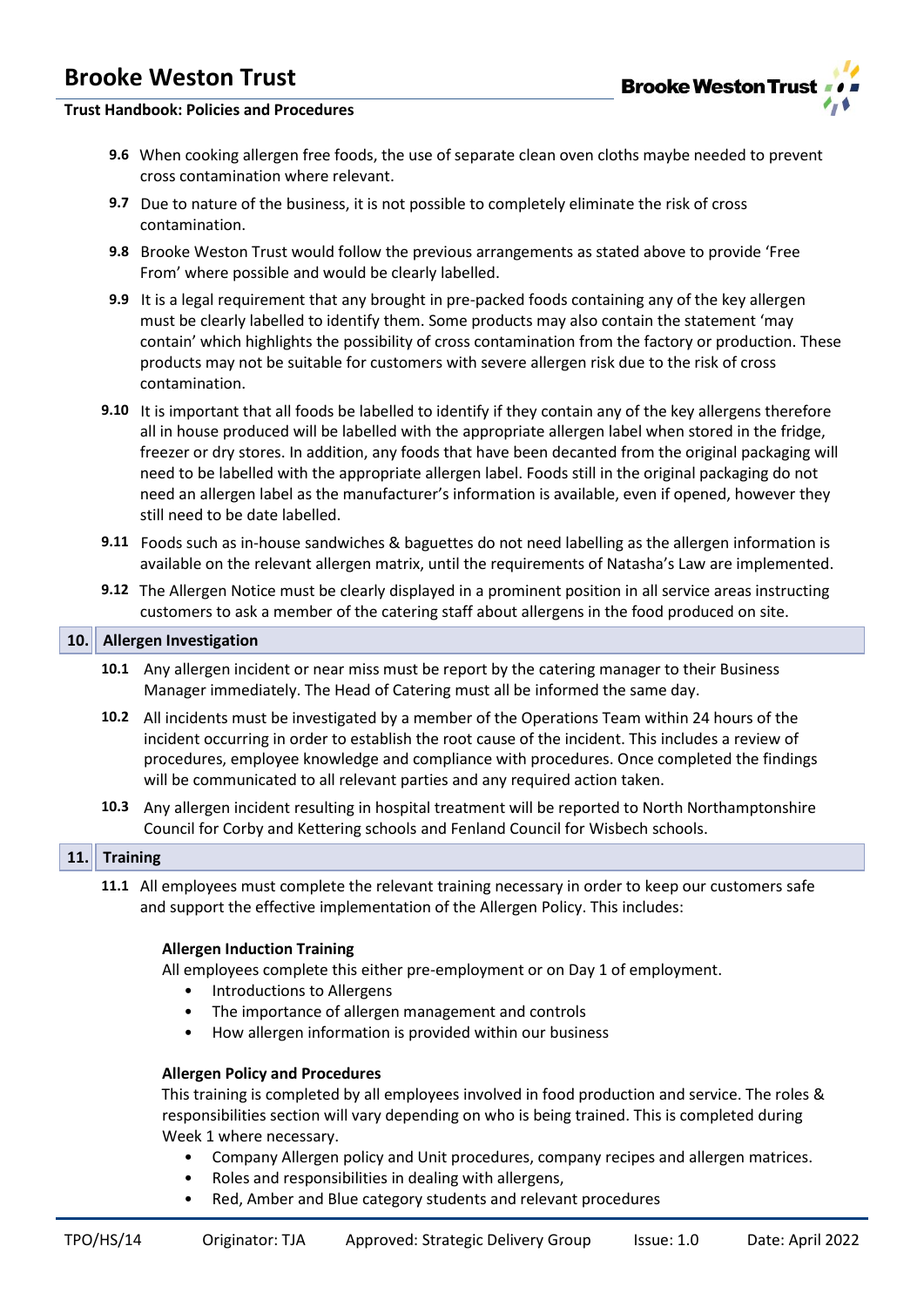

### **Trust Handbook: Policies and Procedures**

- Risk of cross contamination when storing preparing and serving foods and relevant controls.
- Supporting documentation

#### **Online Allergen Training**

All employees complete the online Allergen training within the first 3 weeks of employment. The training includes:

- The 14 food allergens
- Symptoms of an allergic reaction
- The law concerning allergens.
- How to help someone suffering from an allergic reaction

#### **Allergen Management Level 3**

A one-day course for key personnel within the business as required.

#### **Refresher Training**

As required, minimum once a year.

All training is recorded on an employee's Training Record Card.

#### **12. Documentation**

**12.1** Copies of all documentation can be found in the Unit Allergen Folder or as electronic versions in the Document Library.

#### **13. Dealing with Severe Allergic Reaction**

#### **13.1 Important - Warning signs**

It is not always clear if someone is having an allergic reaction because other serious conditions can have similar symptoms. However, warning signs to look out for are:

- if they are finding it hard to breathe,
- if their lips or mouth are swollen,
- itching around the mouth
- wheezing
- rashes
- vomiting
- diarrhoea
- may collapse.

#### **If the above happens, this is what you should do:**

- Do not move the customer. This could make them worse.
- Call 999 immediately and describe what is happening; explain that you think the customer may be having a serious allergic reaction or anaphylaxis (pronounced anna fill-axis). It is important to mention the word anaphylaxis to ensure that the urgency of the situation is communicated, and that appropriate medication will be available.
- Ask the customer if they carry an epi pen and, if necessary, help them retrieve it.
- If a staff member or first aider is trained in administering adrenaline, and the customer is struggling to self-administer, then offer to assist them.
- Send someone outside to wait for the ambulance while you stay with your customer until help arrives.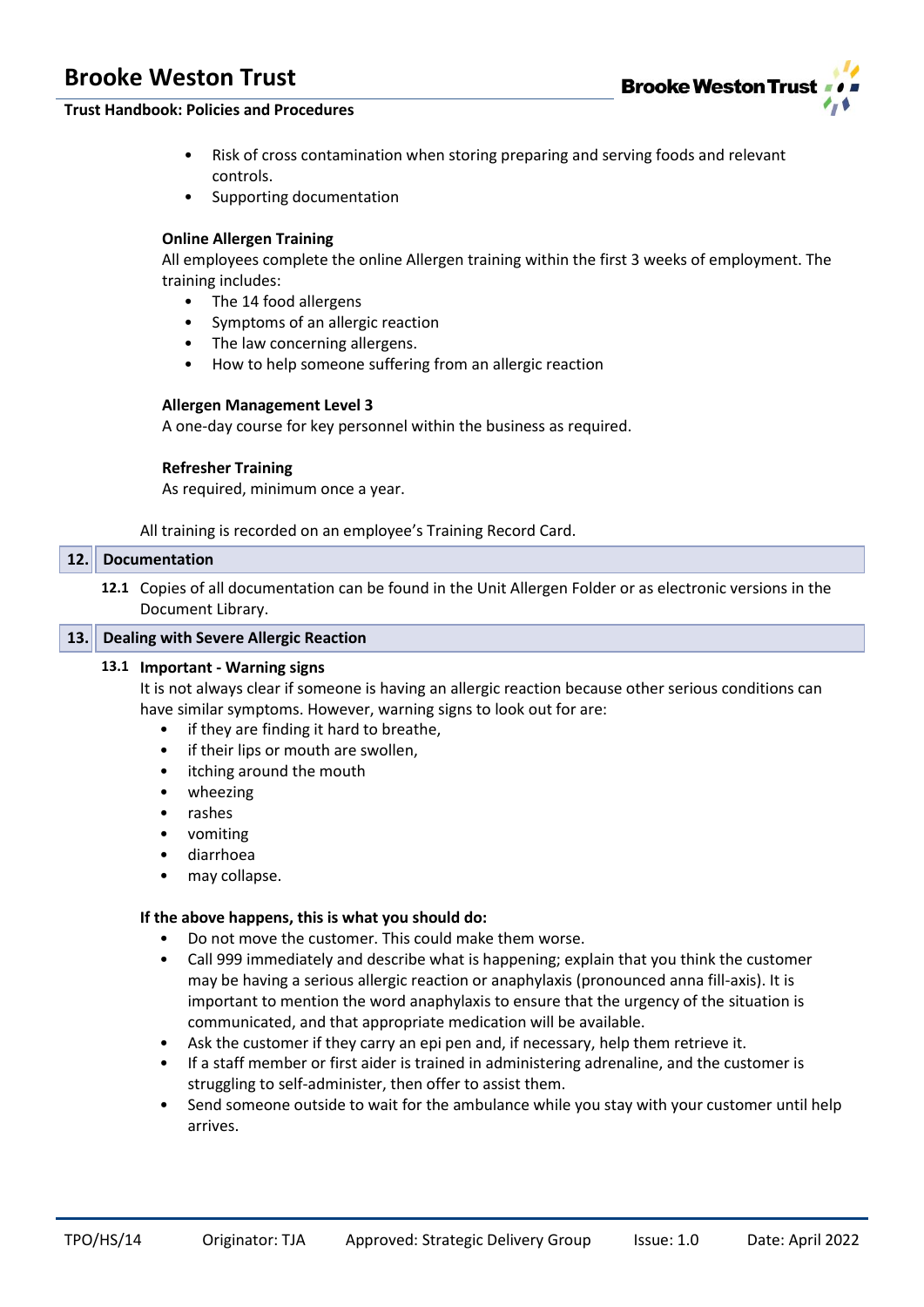

**Trust Handbook: Policies and Procedures**

## **Document Control**

| Date of last review: | April 2022                      | Author:         | <b>Head of Catering</b> |
|----------------------|---------------------------------|-----------------|-------------------------|
| Date of next review: | <b>April 2023</b>               | <b>Version:</b> |                         |
| Approved by:         | <b>Strategic Delivery Group</b> | Status:         | Ratified                |

## **Summary of Changes**

• Entirely new policy outlining approach to management of allergens within our schools.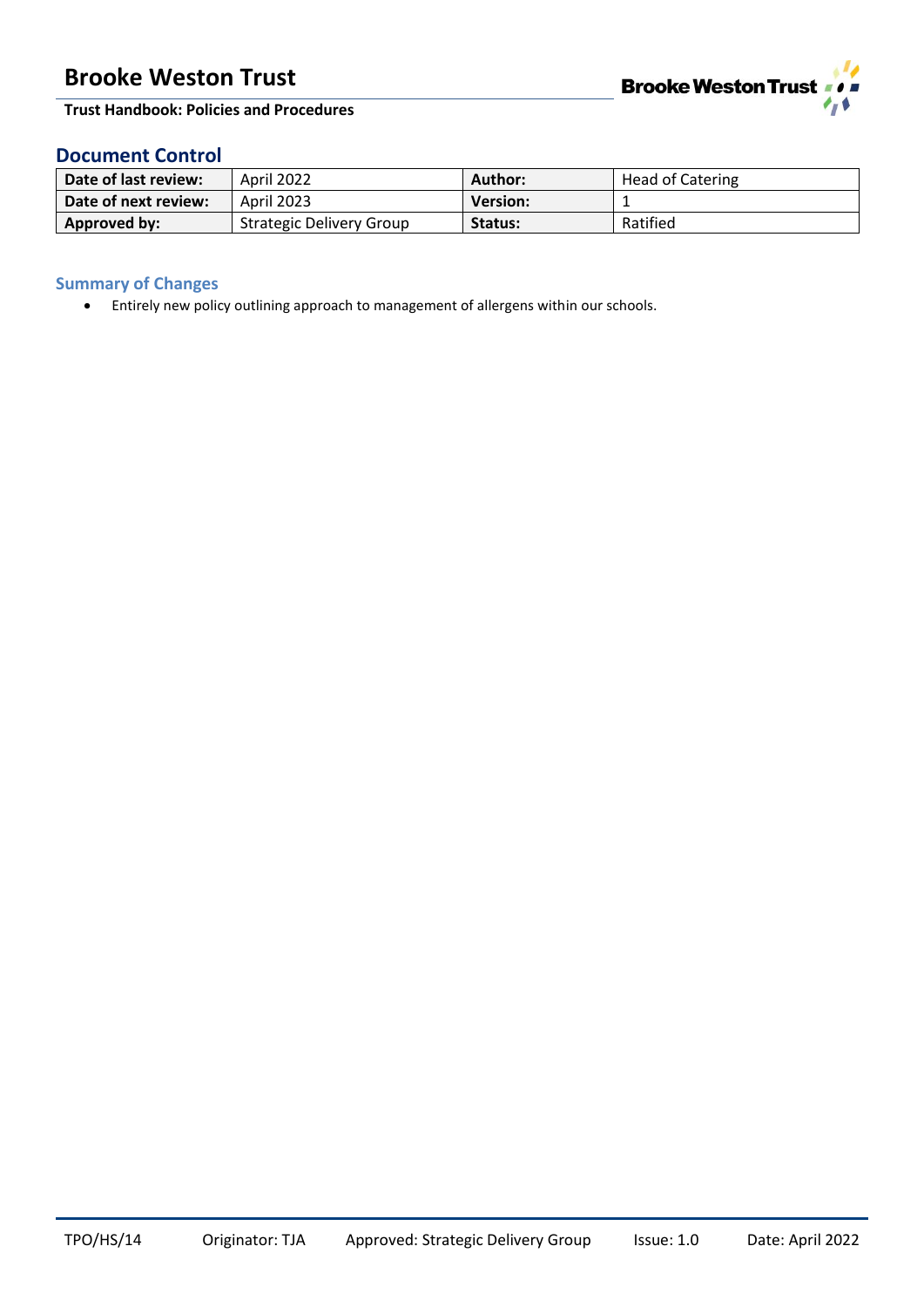

### **Trust Handbook: Policies and Procedures**

## **Appendix 1: Special Diets/Allergy Form**

Brooke Weston Trust is committed to providing meals for children with special diets for medical and cultural requirements.

It is essential that all parties concerned work together when providing a safe, special diet and that this is reviewed with every menu change. Therefore, please ensure this form is fully completed.

If the parents and Head teacher are happy, we will also display a 'Food Allergy Record Sheet' and a photo of the child on the kitchen wall near the server.

It is vital that all forms are accompanied with a referral letter or other information from a medical professional (GP/consultant/dietician). It is important the catering manager have met the student's parents/guardian and students requiring the special diet to ensure they give the right meal to the right child. This form should be handed into the school and discussed with them in the first instance.

| <b>Student Details</b>                                                                                                     |                       |             |              |           |        |
|----------------------------------------------------------------------------------------------------------------------------|-----------------------|-------------|--------------|-----------|--------|
| School/Academy                                                                                                             |                       |             |              | Male      | Female |
| Student's Name                                                                                                             |                       |             |              |           |        |
| Student's Class                                                                                                            |                       |             |              |           |        |
| Diet required or allergy<br>information (please tick)                                                                      | Peanut                | Milk        | Crustacean   | Soybean   | Fish   |
| Can have 'may contain'?<br>YES or NO                                                                                       | Celery                | <b>Nuts</b> | Sesame Seeds | Mustard   | Lupin  |
|                                                                                                                            | Eggs                  | Molluscs    | Gluten       | Sulphites | *Other |
|                                                                                                                            | *Other - Please state |             |              |           |        |
| Please provide details of the nature of the allergy/intolerance                                                            |                       |             |              |           |        |
| Has the allergy or intolerance been medically diagnosed? (Please provide evidence. This must be provided for RED students) |                       |             |              |           |        |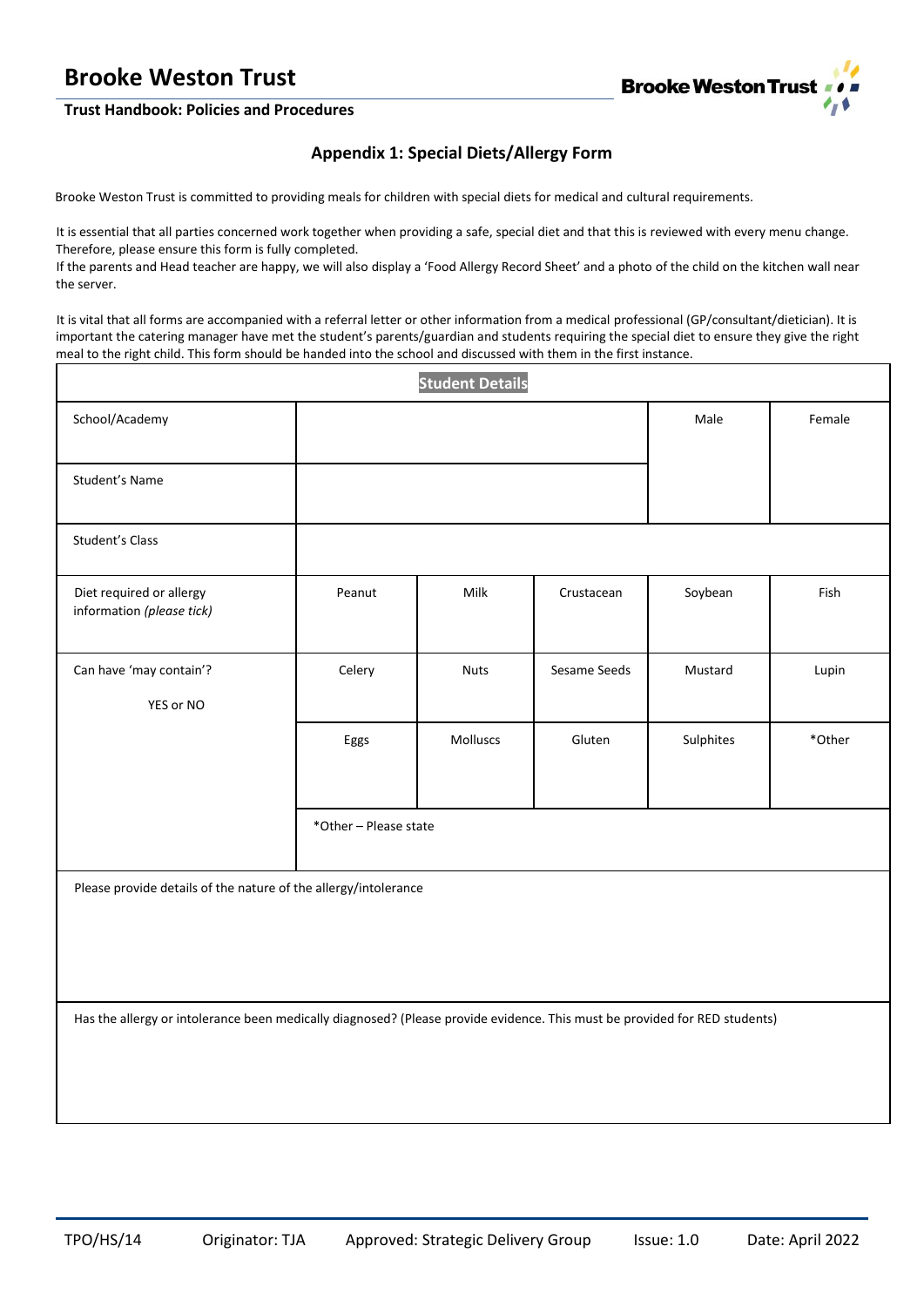

### **Trust Handbook: Policies and Procedures**

Brooke Weston Trust uses a colour coding system to identify student requirements. Please tick which applies: **RED** –

student has had a severe reaction/anaphylactic shock to know food

**AMBER** – student has an allergy or intolerance

**BLUE** – student excludes foods due to lifestyle choice

For students that have been identified as **RED** a meeting may be necessary between the school and Parents to discuss the student's requirements and agreed actions. **Without this meeting we may not be able to cater for the student due to the unknown risk.**

Lifestyle – please provide details for dietary requirements based on lifestyle choices:

| <b>Parent/Guardian Details</b>                                      |  |                                                                                        |  |  |
|---------------------------------------------------------------------|--|----------------------------------------------------------------------------------------|--|--|
| Main contact name and<br>relationship                               |  |                                                                                        |  |  |
| Main contact - phone number<br>and email address                    |  |                                                                                        |  |  |
| Second contact - name and<br>relationship                           |  |                                                                                        |  |  |
| Second contact - phone<br>number                                    |  |                                                                                        |  |  |
| <b>Other Information</b>                                            |  |                                                                                        |  |  |
| Has a photo ID form been<br>completed and issued to the<br>kitchen? |  | If EpiPen/ medicine is needed, who is the<br>contact in school and is it kept on site? |  |  |

| <b>Parent/Guardian Acceptance</b>                                                                                                                                                                                                                                                            |        |      |  |
|----------------------------------------------------------------------------------------------------------------------------------------------------------------------------------------------------------------------------------------------------------------------------------------------|--------|------|--|
| Whilst we can provide meals which do not include allergens, we cannot guarantee that dishes may not contain traces of allergens, as these<br>may be stored, prepared & cooked in the same kitchen as well as present in some ingredients from our suppliers due to production<br>techniques. |        |      |  |
| I confirm that the information supplied is correct and will notify of any changes to the school and caterer immediately. I also understand<br>that this information will be shared with others and displayed in the kitchen (photo & allergy)                                                |        |      |  |
| Name                                                                                                                                                                                                                                                                                         | Signed | Date |  |
|                                                                                                                                                                                                                                                                                              |        |      |  |